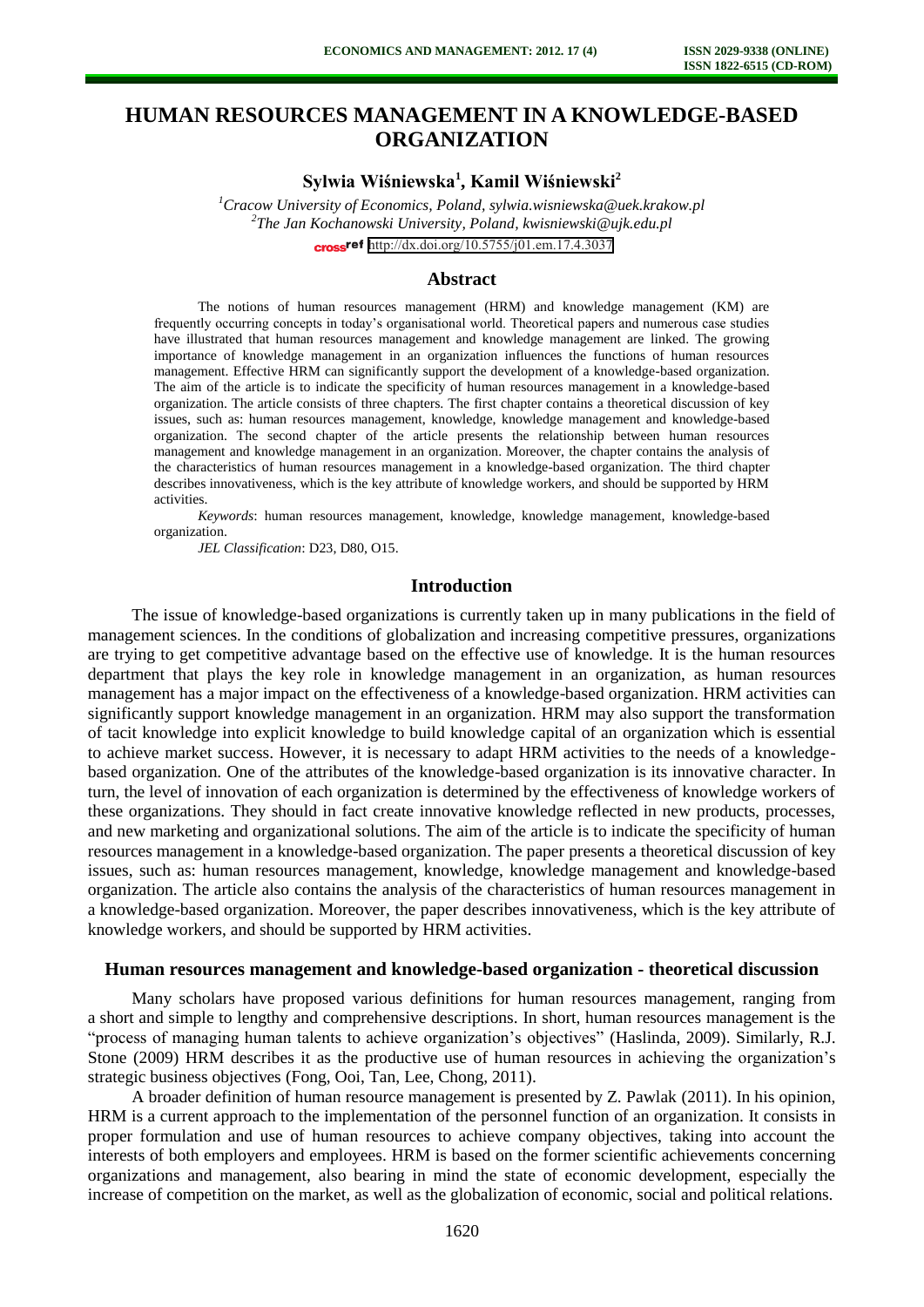According to B. Mikuła (2006) knowledge is most often presented as:

- $\blacksquare$  linking information with understanding it,
- the effect of mental processing of information, experiences and learning,
- the totality of human knowledge,
- reflection of reality in a human mind,
- confirmed conviction.

Knowledge management means managing organisational human activity systems, as well as the process or the activities of knowledge workers. It consists in identifying and analysing the nature, characteristics and meaning of knowledge work. Depending on the type and characteristics of the knowledge work, managers decide how to design the organizational structure and how to manage the knowledge-related activities (Gao, Li, Clarke, 2008).

Research conducted by V. Giannos showed a lot of different perspectives on knowledge management among HR practitioners. Based on his studies, Ch. Evans identified common themes in all definitions of knowledge management (Evans, 2003):

- learning,
- sharing,
- having people in the right place at the right time.
- effective decision-making,
- creativity,
- making people's jobs easier,
- generating new business and business value.

Two approaches to knowledge management emerge from the literary sources, namely: technologyoriented, or human resources-oriented knowledge management, which should be considered as complementary (as illustrated in figure 1). Using only the information technology tools does not guarantee effective knowledge management. For that, also appropriate behaviors and skills of workers are essential, as well as the sense of community and reliable fulfillment of professional duties (Morawski, 2005).

| Approaches to knowledge management                                                                                                                                                                                                                  |                                                                                                                          |
|-----------------------------------------------------------------------------------------------------------------------------------------------------------------------------------------------------------------------------------------------------|--------------------------------------------------------------------------------------------------------------------------|
| personal                                                                                                                                                                                                                                            | technological                                                                                                            |
| - partnership organizational culture<br>- communities of professionals<br>- development of competencies<br>- management styles to support employees<br>- motivation for creativity and knowledge sharing<br>- methods of managing knowledge workers | - databases<br>$-$ e-mail<br>- websites and Internet portals<br>- computer programs<br>communicators<br>videoconferences |



In turn, a knowledge-based organization is an organization which:

- operates intelligently and effectively in its field by learning and creating knowledge in a constant way;
- uses its knowledge (both tacit and explicit);
- creates and implements the right organizational culture (characterized by openness to innovation and experimentation);
- is supported by the flexible organizational structure;
- supports all four processes of knowledge conversion, both internally and externally, by the appropriate combination of information and communication technologies (Neagupp, 2010).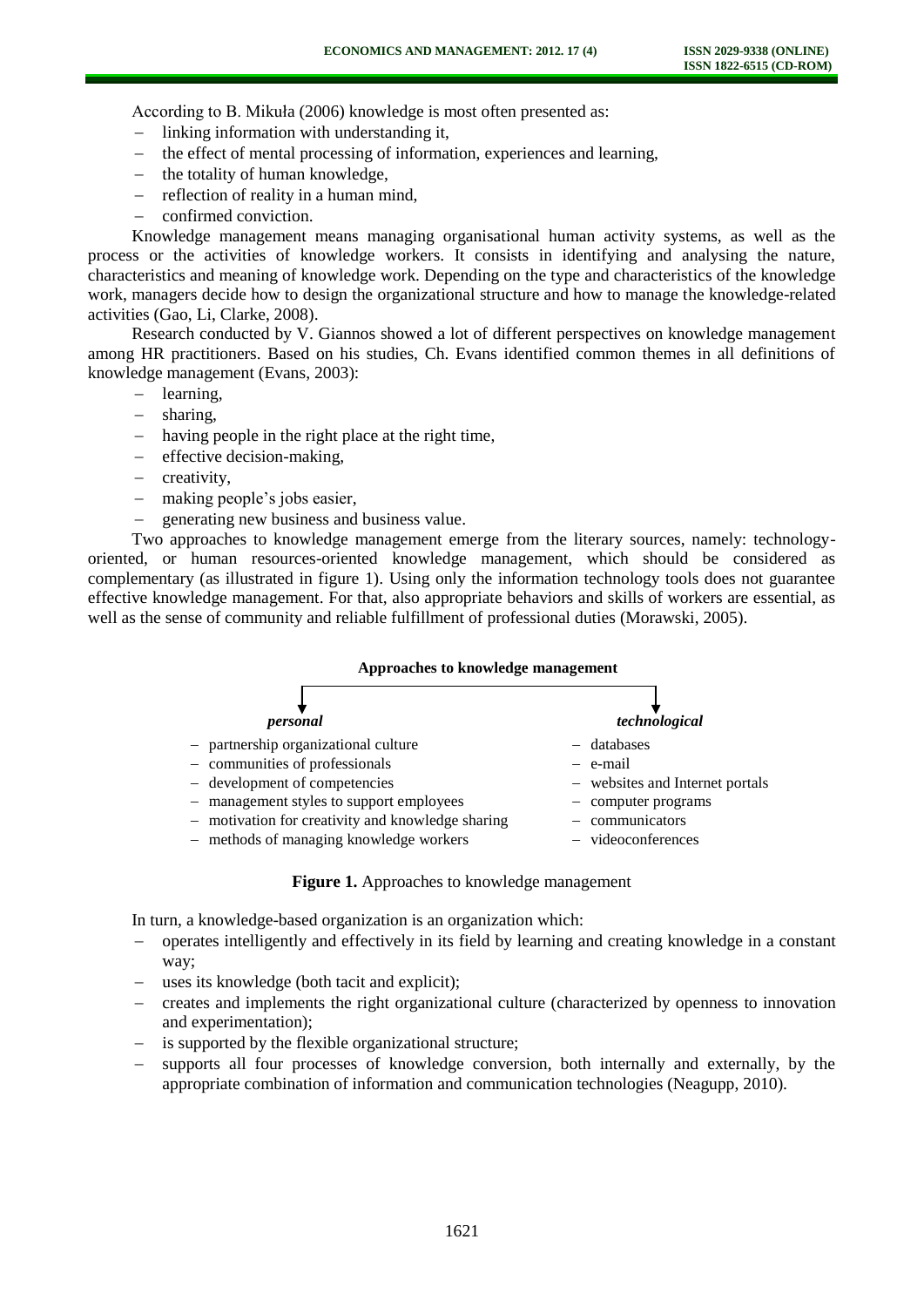## **The specificity of human resources management in a knowledge-based organization**

M. Morawski (2009) proposes that in the framework of the creation of suitable working environment for knowledge workers, the human resources department created the "comfort zone" based on four aspects (figure 2):

- organization of work based on roles, projects and teams;
- development opportunities and motivation;
- modern equipment to facilitate and assist the implementation of tasks;
- relationships with supervisor, who should be a partner, an expert and a mentor.



**Figure 2.** Knowledge worker's working environment, which should create the human resource department

Human resources management can play several roles in developing knowledge management in an organization. For example, HRM should:

- help an organization articulate the purpose of the knowledge management;
- be a knowledge facilitator to create proper environment of using and developing knowledge in an organization;
- be an experience creator to build employees' skills, competencies and careers mainly through education, training and development responsibilities;
- be a knowledge sharing entity to popularize effective knowledge sharing it in daily life in an organization – knowledge sharing must be expected, recognised and rewarded;
- be the champion of the low-tech solutions in knowledge management, although it should not ignore the high-tech knowledge management tools;
- support the transformation of tacit knowledge into explicit knowledge, mainly through education and training employers;
- promote innovation and creativity of workers. (Chivu, Popescu, 2008).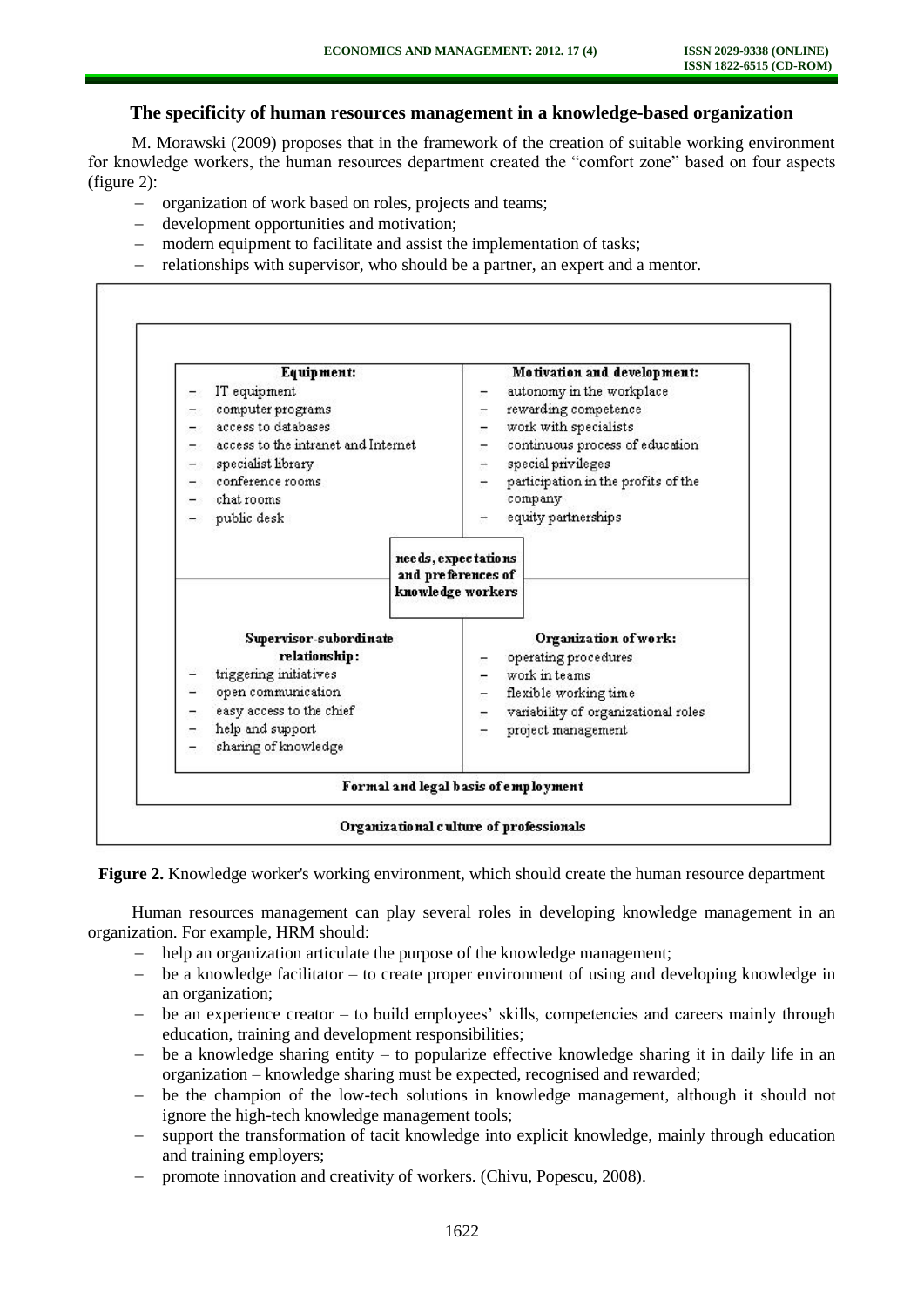D. Parlby identified five levels of developing knowledge management in an organization (Parlby, 1999, cited by: Evans, 2003), which are presented in table 1. D. Parlby suggested that if an organisation is at the knowledge-chaotic level then the first step for human resource department should be to conduct its own internal audit.

| <b>Stage</b>                | <b>Name</b>       | <b>Characteristics</b>                                                |  |  |  |  |
|-----------------------------|-------------------|-----------------------------------------------------------------------|--|--|--|--|
|                             |                   | unaware of concept<br>$\overline{\phantom{0}}$                        |  |  |  |  |
|                             | knowledge-chaotic | no information processes                                              |  |  |  |  |
|                             |                   | no information sharing<br>—                                           |  |  |  |  |
| $\mathcal{D}_{\mathcal{L}}$ |                   | awareness of KM need<br>$\overline{\phantom{0}}$                      |  |  |  |  |
|                             | knowledge-aware   | some KM processes<br>$\overline{\phantom{0}}$                         |  |  |  |  |
|                             |                   | technology in place<br>-                                              |  |  |  |  |
|                             |                   | sharing information an issue<br>-                                     |  |  |  |  |
| 3                           | knowledge-enabled | benefits of KM clear<br>$\overline{\phantom{0}}$                      |  |  |  |  |
|                             |                   | standards adopted<br>-                                                |  |  |  |  |
|                             |                   | issues relating to culture and technology<br>$\overline{\phantom{0}}$ |  |  |  |  |
| 4                           |                   | integrated frameworks<br>$\overline{\phantom{0}}$                     |  |  |  |  |
|                             | knowledge-managed | benefits case realised                                                |  |  |  |  |
|                             |                   | issues in previous stages overcome<br>-                               |  |  |  |  |
| 5                           |                   | KM part of mission<br>$\qquad \qquad -$                               |  |  |  |  |
|                             | knowledge-centric | knowledge-value recognised in market capitalisation                   |  |  |  |  |
|                             |                   | KM integrated into culture<br>-                                       |  |  |  |  |

|  |  |  |  | Table 1. Stages in developing of knowledge management in an organization |  |  |
|--|--|--|--|--------------------------------------------------------------------------|--|--|
|  |  |  |  |                                                                          |  |  |

Effective implementation of knowledge management in a knowledge-based organization requires the adjustment of all functions of the human resource department to acquiring, building, sharing, reusing, developing and retaining an organisation's knowledge (Evans 2000, cited by: Evans 2003) as illustrated in figure 3.





The key tasks of the human resources department in knowledge-based organizations include:

- identification and assessment of the competence of workers, and the development and implementation of human resource development programs;
- management of relationships with knowledge workers and talents;
- obtaining information, creating and updating databases, which allow for the evaluation of human capital and preparing reports on its condition;
- creating teams to achieve organizational objectives, including project teams, virtual teams and communities of practitioners focused on knowledge creation;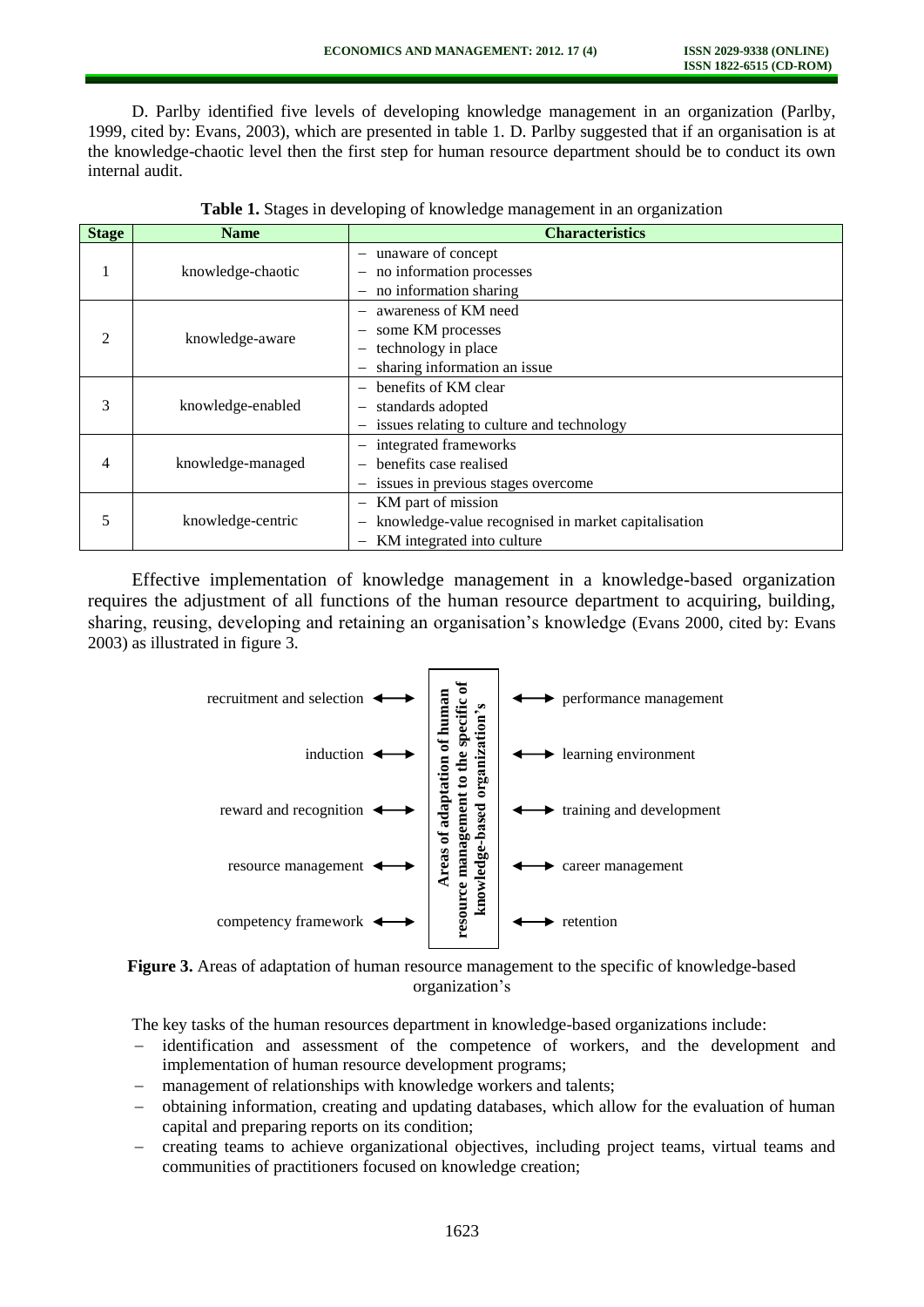- adaptation of working conditions to the needs of talents and knowledge workers;
- employment of managers responsible for managing professionals (knowledge workers and talents) and the knowledge broker (manager for knowledge management);
- creation of intellectual capital human resources department, mainly through careful management of professionals and human capital;
- supporting organizational learning and the use of modern solutions for the rapid acquisition of knowledge and acquiring new skills;
- continuous accumulation of knowledge in the department of human resources and effective management of the pooled resources of knowledge;
- involvement in defining the vision and knowledge strategy, as well as the strategy of knowledge management in an organization, and helping in their implementation (Mikuła 2010);
- encouraging all staff to participate in the building, utilization and protection of the organisation's knowledge base;
- hiring a Chief Knowledge Officer in an organization (Her/his role is to lead developments related to the infrastructure, processes and cultural dimensions of an organisation's knowledge management approach. Their duties often consist in developing the concept of knowledge management within an organization, in cooperation with senior managers from IT, HR and business development areas.), and Information Officers (In essence, the people performing these roles act as intelligent search engines for others in the organization. They are skilled in different search technologies, which provide access to different types of information. They also have an educational function in that they help to educate other employees on how to get the best out of tools such as the intranet and the Internet.);
- locating the knowledge experts and extending and rewarding their duties;
- building and facilitating knowledge connections;
- encouraging and supporting informal learning;
- making sure staff build in time for thinking and best practice scouring;
- helping staff to value what they know;
- influencing knowledge creation and sharing (Evans, 2003);
- extending the system of selection of professionals with a package of additional benefits, which aim to encourage employees who possess unique knowledge to work in an organization;
- flattening the structure of an organization, reducing the formalization, delegation of decisionmaking, the introduction of large-scale teamwork;
- allowing employees to participate in knowledge management;
- implementation of coaching and mentoring;
- defining the principles of co-operation with consultants, experts, translators, etc.;
- assess the involvement of individual employees in management and knowledge sharing in the organization;
- developing a system that allows for firing workers whose knowledge does not correspond to current needs of the organization and those who do not want to grow in a non-conflicting way (Mikuła, Pietruszka-Ortyl, 2008).

### **Supporting innovativeness of knowledge workers by HRM activities**

In the authors' opinion, innovativeness is the key attribute of knowledge workers, and it should be supported by HRM activities . Innovativeness is the ability to generate and implement different types of innovations, notably: product, process, organizational and marketing innovations. Several HRM activities , which must be adapted to the specificity of knowledge workers – innovators can be identified, which contribute to increasing the innovativeness of an organization.

The first area of HRM which should be adapted to the needs of knowledge workers – innovators refers to the process of recruitment and selection. In this process it appears appropriate to use "assessment centers" that help to check the innovative skills of future workers in the conditions that are similar to those of a given organization, and check how they cope with working in a team. Also, the tests that examine candidates' predispositions to creating innovations can be used. Within the scope of the recruitment process, it is also important to use internal recruitment. In search of the potential innovators among employees of an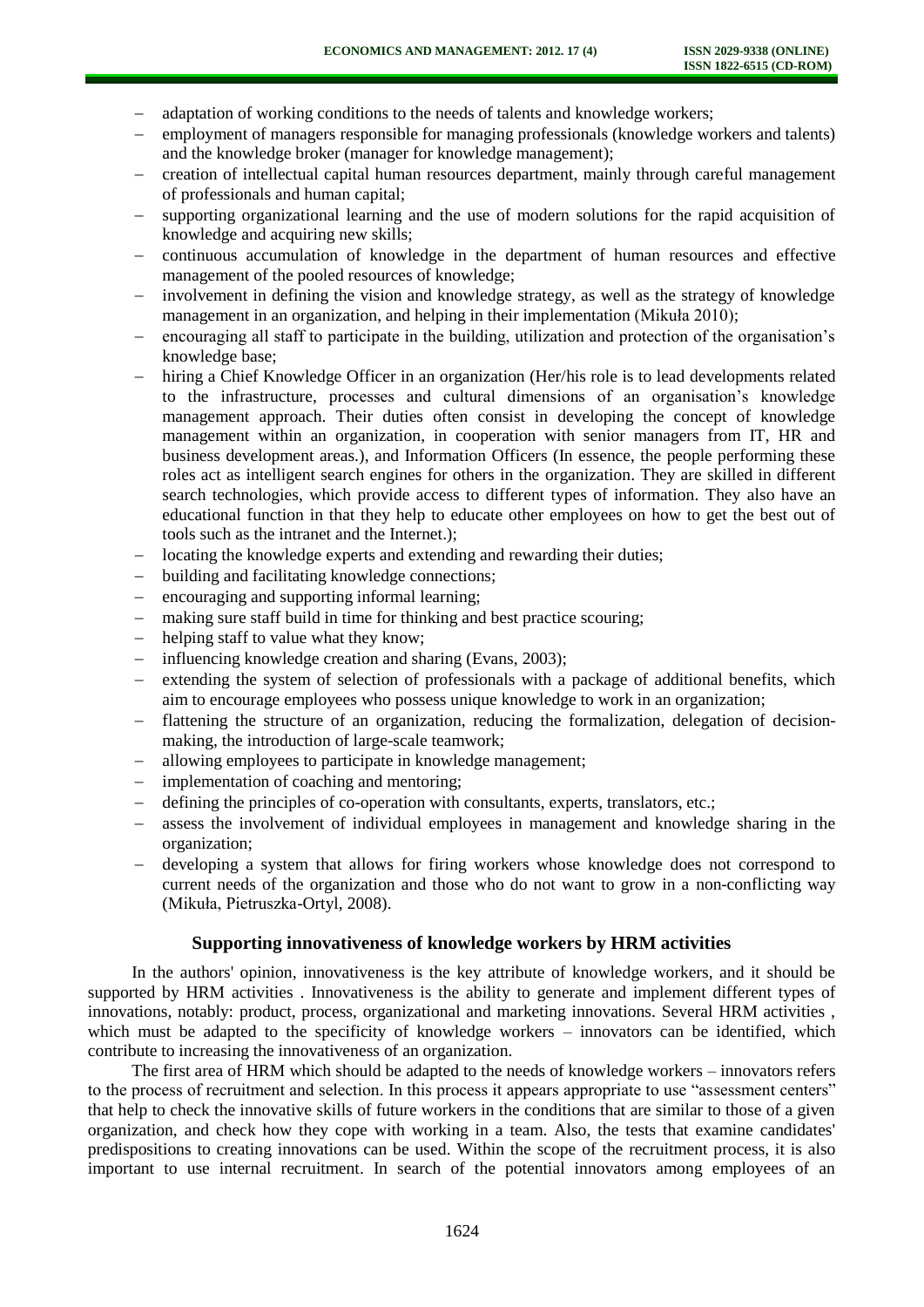organization, the system of collecting and rewarding workers' innovative ideas can be helpful. This system formalizes the procedure of submitting innovative solutions and the amount of remuneration for useful innovations. In order to recruit experts, it is also appropriate to establish cooperation with universities and research centers. It is equally important to organize internships and contests for innovative ideas, which could result in acquiring young and creative workers, who will be able to generate and implement innovations.

To create a workplace promoting creative thinking for innovators, the "personalization of place and organization of work" should be made, which should include the items of equipment, ergonomics, lighting, colours of the workplace. It is also reasonable to permit free organization of working time by innovators, taking into account their different areas of activity, as well as the time of the day in which they are most creative. The innovators should also be allowed to carry out a large part of the work at home or in other places outside the company where they work best. They should also be able to work within the interdisciplinary teams that foster the creation of unconventional solutions and knowledge-sharing.

Another area involves the development of innovators. They should be able to decide about what kind of knowledge they need, and acquire it in the form of specialized trainings. They should be given the opportunity to participate in the creativity trainings to learn new techniques to generate ideas and solve problems. They could also be allowed to solve case studies which support creative problem solving. In order to prevent professional burn-out and routine, workstations of innovators can be periodically changed, innovators could visit foreign affiliates of the company, be able to go on scientific conferences, trade fairs, created the opportunity to operate in the quality circles and communities of practitioners.

As part of the activities of motivating innovators the HR department should, if possible, introduce competition between them, such as through the competition of two teams whose aim is to develop some innovative solution. It is also reasonable to establish individually the form of prizes for their achievements – for some a foreign trip will be more motivating, and for others, an additional package of medical care. It is also worth to consider the possibility and the extent of the participation of innovators in enterprise management.

In turn, in the question of the evaluation of innovators, it is important that this process was designed to diagnose the areas with which the innovators have problems, and to provide support in these areas. Innovators should be acquainted with the results of the assessment. It is important that these results were expressed in a descriptive form. It is also reasonable to introduce the right to make a mistake by an innovator – for the development of innovations involves high risk of making mistakes that cannot limit the creativity of innovators. Evaluation cannot destroy the mutual trust between the innovators and their superiors.

Innovators looking for new solutions work under time pressure and expectations of their employers, so they must deal with stress. The actions of HRM can help them, by for instance organizing and financing sports and recreational activities, offering psychological support, listening to relaxation music at work, longer breaks, and even such unconventional solutions as the possibility to nap at work. In authors' opinion, the discussed activities of the human resources department can significantly support knowledge workers who are innovators in their work.

# **Conclusion**

Effective human resources management is a challenge for knowledge-based organizations. Indeed, they must adapt HR activities to the requirements of knowledge management. The key areas of HRM, which must be adapted to the concept of knowledge management include: recruitment and selection, trainings, development and internal career opportunities, performance appraisal and compensation. Employees of an organization are the main means of conveying knowledge, and they should continually improve their qualifications mainly through learning, trainings, coaching and mentoring. Discussed in the article basic adaptation of HRM system, only indicates the direction of the required changes in the effective management of knowledge. An important aspect is to enhance human resources department to perform additional tasks in the scope of knowledge management. The strategic tasks should include, among others: adaptation of working conditions to the needs of talents and knowledge workers, creating teams to achieve organizational objectives, supporting organizational learning. It is also important to hire a Chief Knowledge Officer and Information Officers in an organization. In addition, it is the priority to connect the human resource management strategy with the KM strategy, and the skillful creating and implementing the right organizational culture supporting knowledge management. Moreover, it is necessary to support innovativeness of knowledge workers by HRM activities to achieve market success by organization.